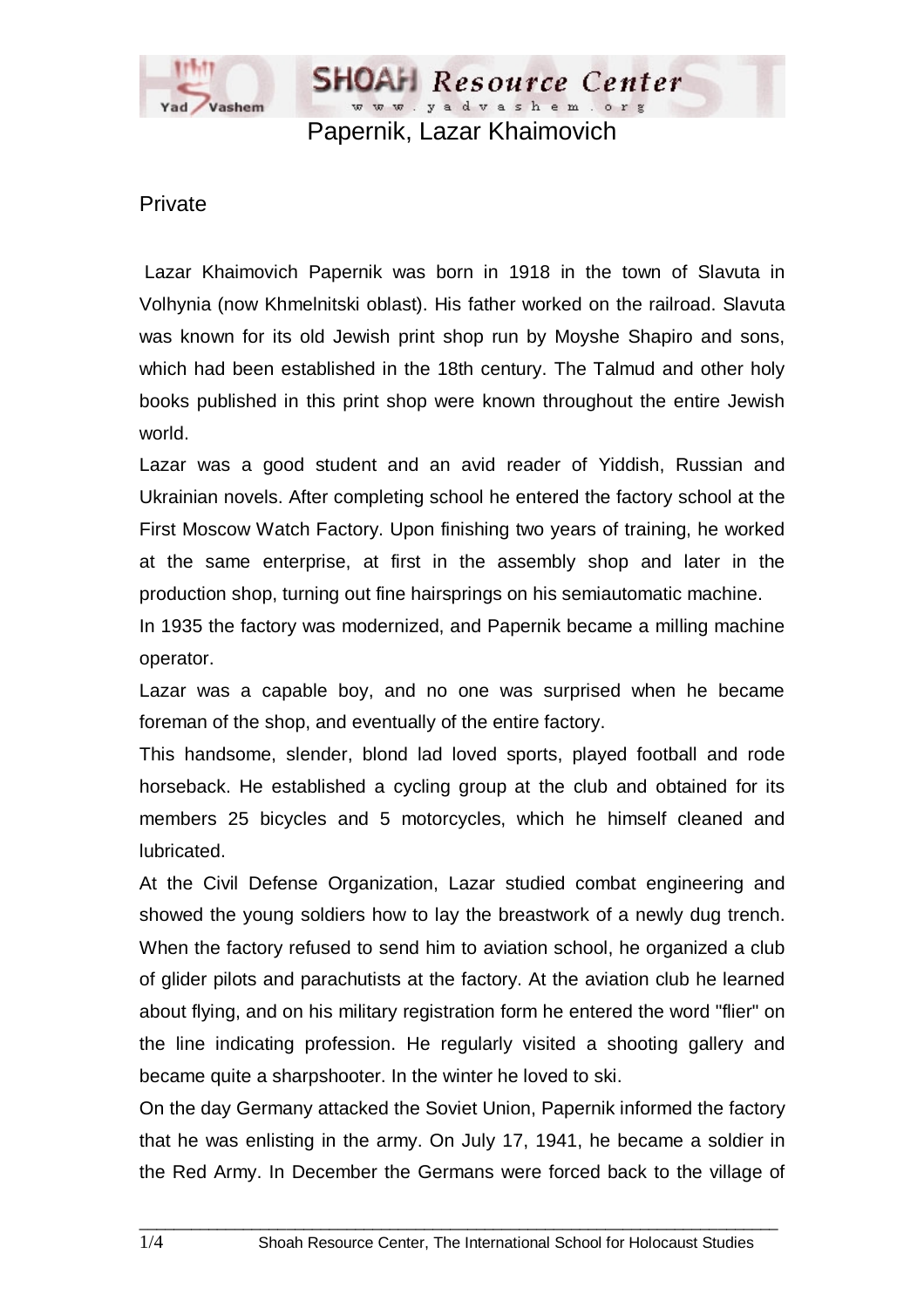

## **SHOAH** Resource Center www.yadvashem.org

Khludnevo. A detachment of skiers under the command of Captain Laznyuk was ordered to drive the Germans out of the village. On the night of January 23,1942, twenty-five skiers, among them Lazar Papernik, moved towards the German positions in white jackets. Under cover of darkness the detachment skied unnoticed into the village, where eight of them silently took out the enemy guards. Then the detachment dug in at a half-built stable on the outskirts of the village.

From the local inhabitants they learned that in the evening enemy reinforcements had arrived with tanks, mortars and guns. The Soviet forces were outnumbered, but nonetheless resolved to enter battle. The commander split the detachment into groups of two to a house. In the houses were 20-30 Germans.

At the signal, the soldiers flung their grenades at the windows. All they could hear at first were groans and screams following the surprise attack. The panic of the enemy soldiers enabled the Soviets to move toward the center of the village, but the Germans recovered from their shock. Bringing in fresh forces, they opened fire on the handful of courageous men.

Units of a rifle division were supposed to give support to the detachment but they did not arrive. Finally, a messenger from headquarters arrived and transmitted to Captain Laznyuk the order to withdraw. But it was too late. It was getting light and the Germans were guarding all routes of retreat. The captain gave a new order:

"Everyone, into the stable and set up an all-round defense!" He hoped that they would be able to hold out until the overdue help arrived. The soldiers crawled into the stable and started to shoot. By 11:00 A.M. only 10 or 11 of the men were alive and nearly all of them were wounded, including the commander. After he lost consciousness, political instructor Yegortshev took over, but he too was hit by an enemy bullet. Then Papernik crawled to the political instructor who lay motionless, the snow under him covered with blood. Yegortsev's whisper could scarcely be heard. "I'm dying... Take over command."

Papernik knew the operational plan: Red Army units were to have attacked the enemy from the front and break through the village. But the attack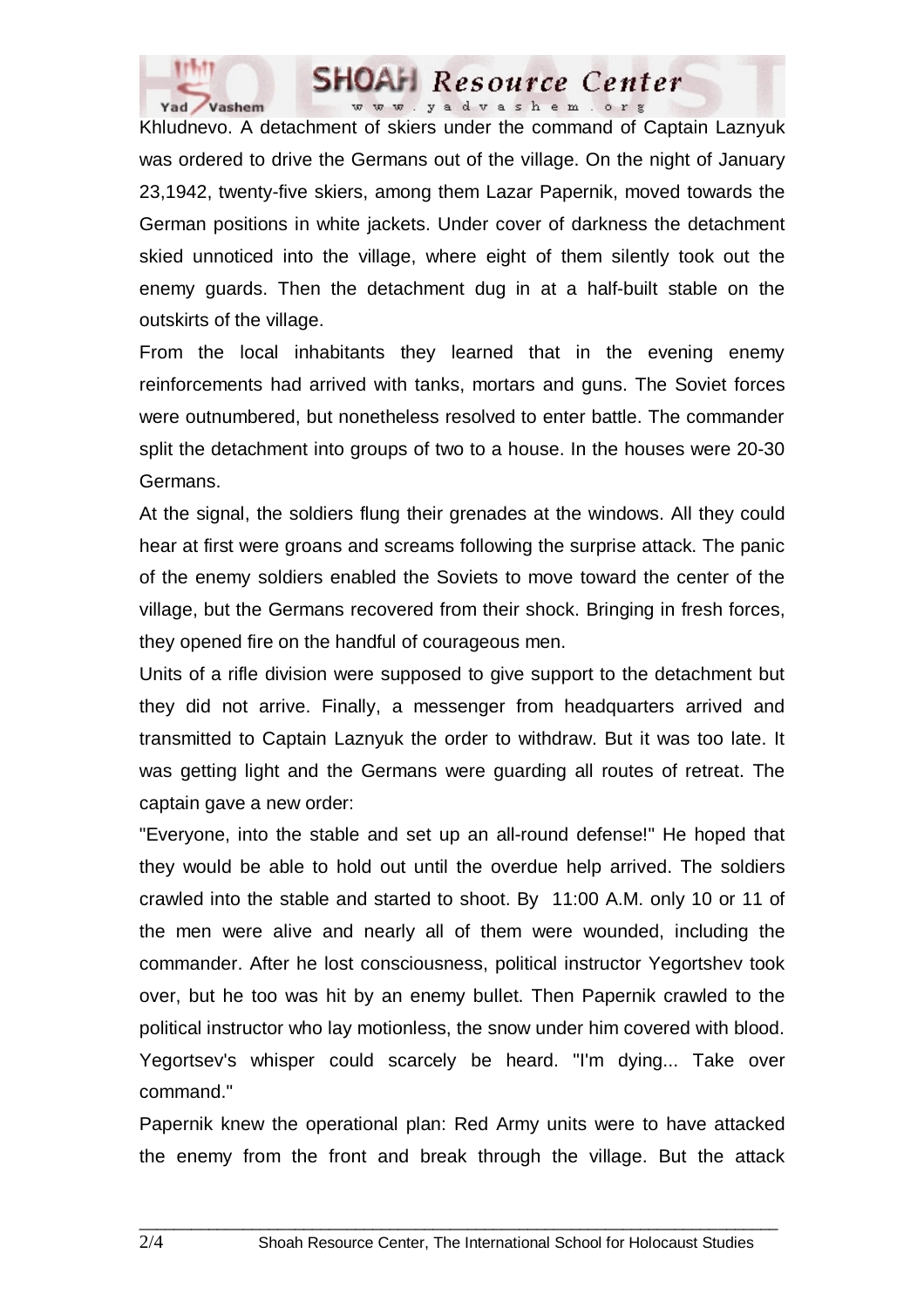

## **SHOAH** Resource Center www.yadvashem.org

obviously had failed, and the entire burden fell upon the skiers. Papernik was now detachment commander. He told the men: "Don't give up. We'll hold out!" Smoke covered the village of Khludnevo, German guns were all around. On the snow were bodies of comrades in white ski jackets, some of them never to rise again.

The Germans were approaching. Someone behind Papernik whispered: "I've been hit." Papernik ordered him to crawl to a hollow spot behind the stable and conceal himself.

For many hours a handful of skiers held out against unequal enemy forces. The Germans cried: "Russians, give up!" but grenades and automatic weapon fire were the response. Papernik lay in the snow against the stable, his rifle pouring fire. He downed one Fascist and then another ... But he was now alone. All his comrades had been wounded or killed. His ammunition was running out. The Germans no longer crawled toward the stable, they walked boldly. They knew that this soldier was either dead or out of ammunition. They wanted to capture at least one live skier. He had no bullets but he did have a few grenades. Papernik threw one grenade after another and in this way killed 37 Germans. When the Germans came close, he raised himself to his full height and blew himself up with his last grenade. His body and the bodies of the Germans near him were scattered over the snow.

When Khludnevo was liberated from the occupiers, the inhabitants told of the heroic death of the skiers. Twenty-two heroes were posthumously awarded the Order of Lenin, and Lazar Papernik was awarded the title of Hero of the Soviet Union posthumously by the Presidium of the Supreme Soviet of the USSR on July 21, 1942.

One of the most beautiful streets in the eastern part of Moscow is named for Papernik. A memorial plaque is attached to house number 21 with the following words inscribed in gold letters: "This street is named in honor of Hero of the Soviet Union Lazar Khaimovich Papernik (1918-1942) who died a hero's death far from Moscow." A memorial to Papernik stands at the First Moscow Watch Factory where he once worked.

The well-known Soviet painter, Pavel Sokolov-Skal, has done a painting of the Jewish hero. In the Dzerzhinski Club in Moscow there is a bas-relief created